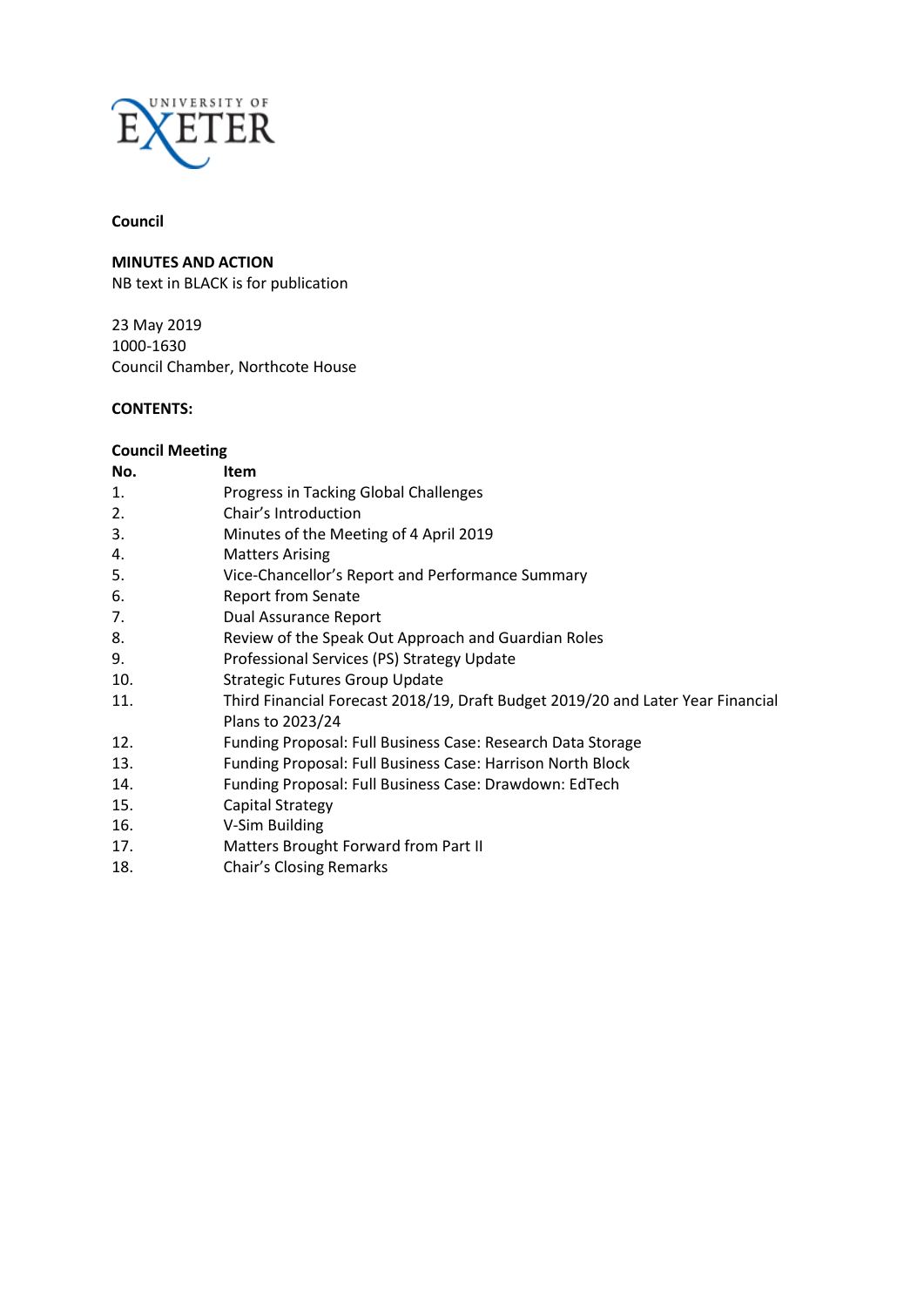#### **Attendees**

## **Present**

| Sarah Turvill                       | Pro Chancellor and Chair                                                                           |
|-------------------------------------|----------------------------------------------------------------------------------------------------|
| Professor Sir Steve Smith           | Vice-Chancellor                                                                                    |
| <b>Richard Atkins</b>               | Pro Chancellor                                                                                     |
| Jo Binding                          | Independent Member                                                                                 |
| Gerry Brown                         | Independent Member                                                                                 |
| Dr Sarah Buck                       | Pro Chancellor                                                                                     |
| Graham Cole                         | Independent Member                                                                                 |
| Kiron Farooki                       | Independent Member                                                                                 |
| <b>Grace Frain</b>                  | President, Students' Guild                                                                         |
| Professor Mark Goodwin              | Deputy Vice-Chancellor (External Engagement)                                                       |
| Judy Hargadon                       | Independent Member                                                                                 |
| Professor Dave Hosken               | Senate Representative                                                                              |
| Salam Katbi                         | Independent Member                                                                                 |
| Professor Janice Kay                | Provost                                                                                            |
| Professor Caroline MacEwen          | Independent Member                                                                                 |
| Sir John O'Reilly                   | Independent Member                                                                                 |
| <b>Alison Reed</b>                  | Independent Member                                                                                 |
| Izi Robe                            | Exeter President, FXU                                                                              |
| Professor Wendy Robinson            | Senate Representative                                                                              |
| <b>Alison Rose</b>                  | Professional Services Representative                                                               |
| Dr Anni Vanhatalo                   | Senate Representative                                                                              |
| Glenn Woodcock                      | Independent Member                                                                                 |
|                                     |                                                                                                    |
| <b>Secretary</b>                    |                                                                                                    |
| Mike Shore-Nye                      | <b>Registrar and Secretary</b>                                                                     |
| With                                |                                                                                                    |
| Professor David Allen               | Pro Vice-Chancellor and Executive Dean (Business School) (in                                       |
|                                     | attendance for item 17)                                                                            |
| Jane Chafer                         | Director of Communications and Corporate Affairs (in attendance                                    |
|                                     | For item 17)                                                                                       |
| Professor Dan Charman               | Pro-Vice-Chancellor and Executive Dean (College of Life and                                        |
|                                     | Environmental Sciences) (in attendance for item 17)                                                |
| Andrew Connolly                     | <b>Chief Financial Officer</b>                                                                     |
| <b>Tracy Costello</b>               | Chief Executive, Students' Guild                                                                   |
| Professor Ken Evans                 | Pro-Vice-Chancellor and Executive Dean (College of Engineering,                                    |
|                                     | Mathematics and Physical Sciences) (in attendance for item 17)                                     |
| Susan Fallon                        | Deputy Secretary to Council (Minutes)                                                              |
| Alan Hill                           | Chief Information and Digital Officer (in attendance for item 12)                                  |
| Mark John                           |                                                                                                    |
| Professor Tim Lenton                |                                                                                                    |
|                                     | Project Manager (in attendance for item 13)                                                        |
|                                     | Professor of Earth System Science and Chair in Climate Change (in<br>attendance for item 1)        |
| Hugh McCann                         | Director of Estate Services (in attendance for item 13)                                            |
| <b>Craig Nowell</b>                 | Director of Campus Infrastructure and Operational Support                                          |
|                                     | Services (in attendance for item 17)                                                               |
| Linda Peka                          | Chief College Operations Officer (in attendance for item 17)                                       |
| Professor Tim Quine                 | Deputy Vice-Chancellor (Education)                                                                 |
| Dr Andy Richards                    | Global Systems Institute Manager (in attendance for item 1)                                        |
| Imelda Rogers<br><b>Rick Walker</b> | Interim Director of People Services<br>Strategic Development Unit Programme Manager (in attendance |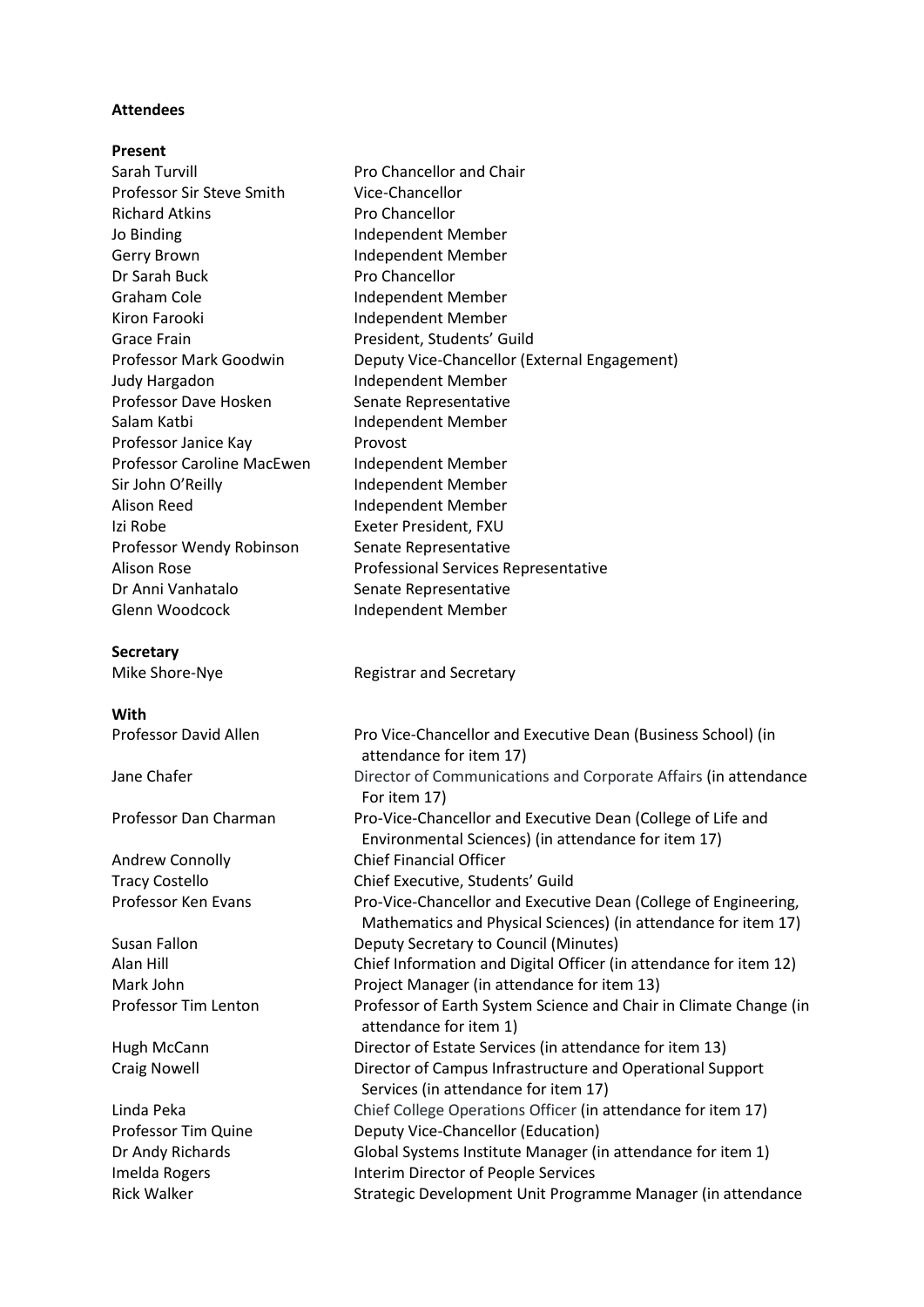**Apologies**

for item 14) Dr Michael Wykes Director of Policy, Planning and Business Intelligence (in attendance for item 17)

Professor Neil Gow Deputy Vice-Chancellor (Research and Impact)<br>Richard Sargeant 1ndependent Member Independent Member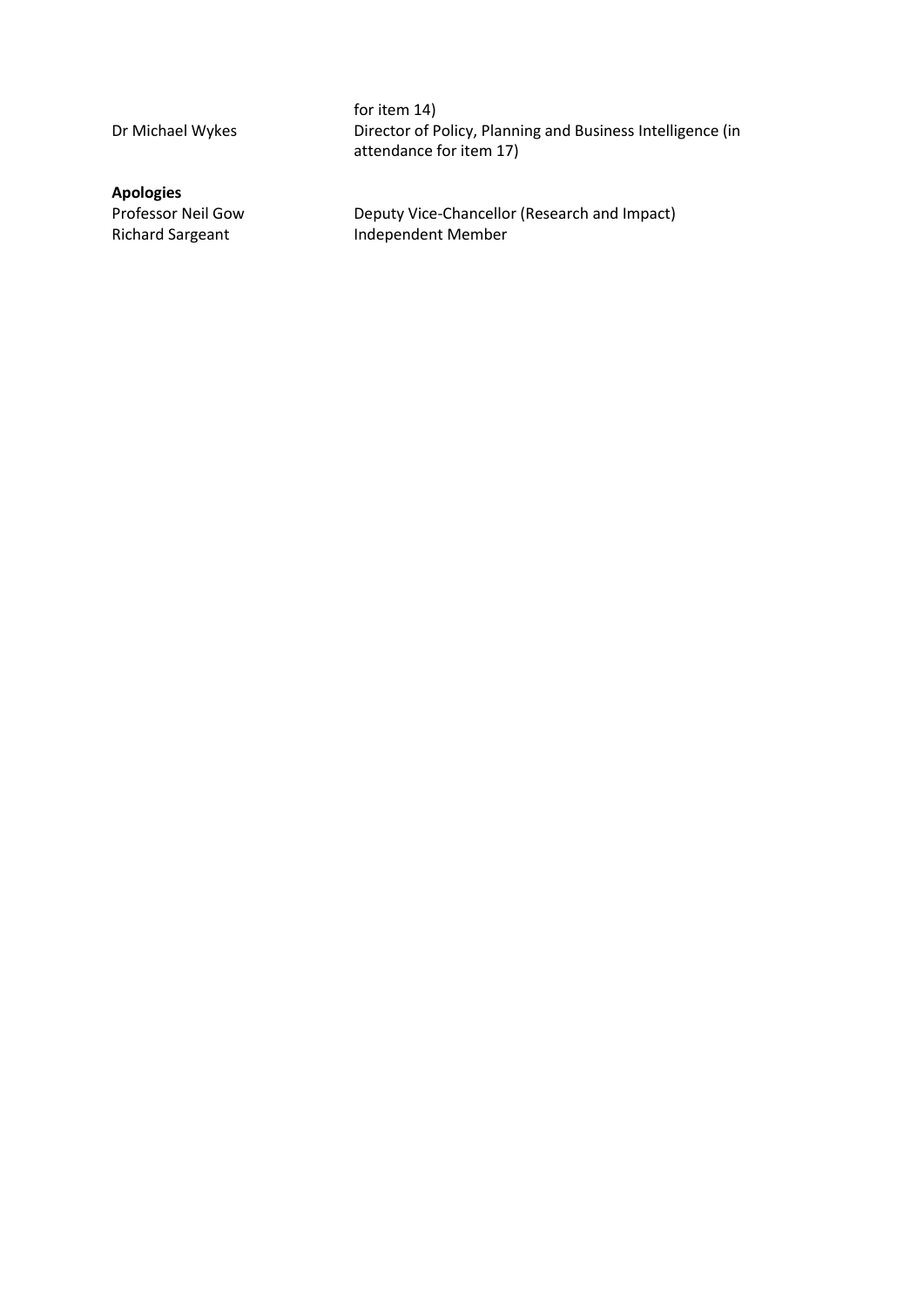## **1. PROGRESS IN TACKLING GLOBAL CHALLENGES**

The Chair introduced Professor Tim Lenton - Professor of Earth System Science and Chair in Climate Change and Dr Andy Richards - Global Systems Institute Manager, who presented to Council some of the research, education and innovation in the Global Systems Institute (GSI), focusing on partnership working.

Council members commented on the impressive journey the institute had taken since Council had approved its formation. Discussion included:

- Using the Universities capabilities to work with companies on energy solutions including the work of the Business School on the circular economy and the renewable energy group in Cornwall.
- The opportunity for investment from the energy sector.
- The need for the University to consider its own energy generation and carbon emissions.
- The University's climate emergency statement and what practical steps that can be taken. Noting Professor Juliet Osborne, Director of the Environment and Sustainability Institute, will be chairing a working group bringing together staff and students so that the University moves from declaring a climate emergency to a plan of action that we can measure by the autumn.
- The need for the University to celebrate progress that has been made and targets it has set itself.
- A new Dual Assurance portfolio for Sustainability was announced with Glenn Woodcock as the independent lead and Craig Nowell as the executive lead.
- Potential need to work with students on their understanding of the role and responsibilities of large corporations and the work Exeter is doing to build relationships with corporate bodies, including as part of the new Global Sustainably master's programme.

The Chair thanked Professor Lenton and Dr Richards.

#### **2. CHAIR'S INTRODUCTION**

There were no unreported conflicts of interest to declare.

#### **3. MINUTES OF THE MEETING OF 4 APRIL 2019 (CNL/19/61)**

The minutes of the meeting 4 April 2019 were agreed as an accurate record.

## **4. MATTERS ARISING**

#### **Council Sub Group for Digital Investment**

Now that the new manager is in place this Group needs to be established. Independent members were suggested as Jo Binding, Richard Sergeant (and then his successor independent Council lead for Digital) and Glenn Woodcock.

## **ACTION 4.1: Governance plans for the Council Sub Group for Digital Investment and full membership to be agreed at the next meeting of Council on 11 July 2019.**

## **Office for Students (OfS) Letter on Financial Viability and Sustainability, Information for Governing Bodies (CNL/19/79)**

The Chair brought the OfS letter to the attention of Council and noted that student numbers is a regular discussion at Council meetings, including a special Council deep dive into student numbers held on 3 April 2019 resulting in reassurance and confidence in current projections.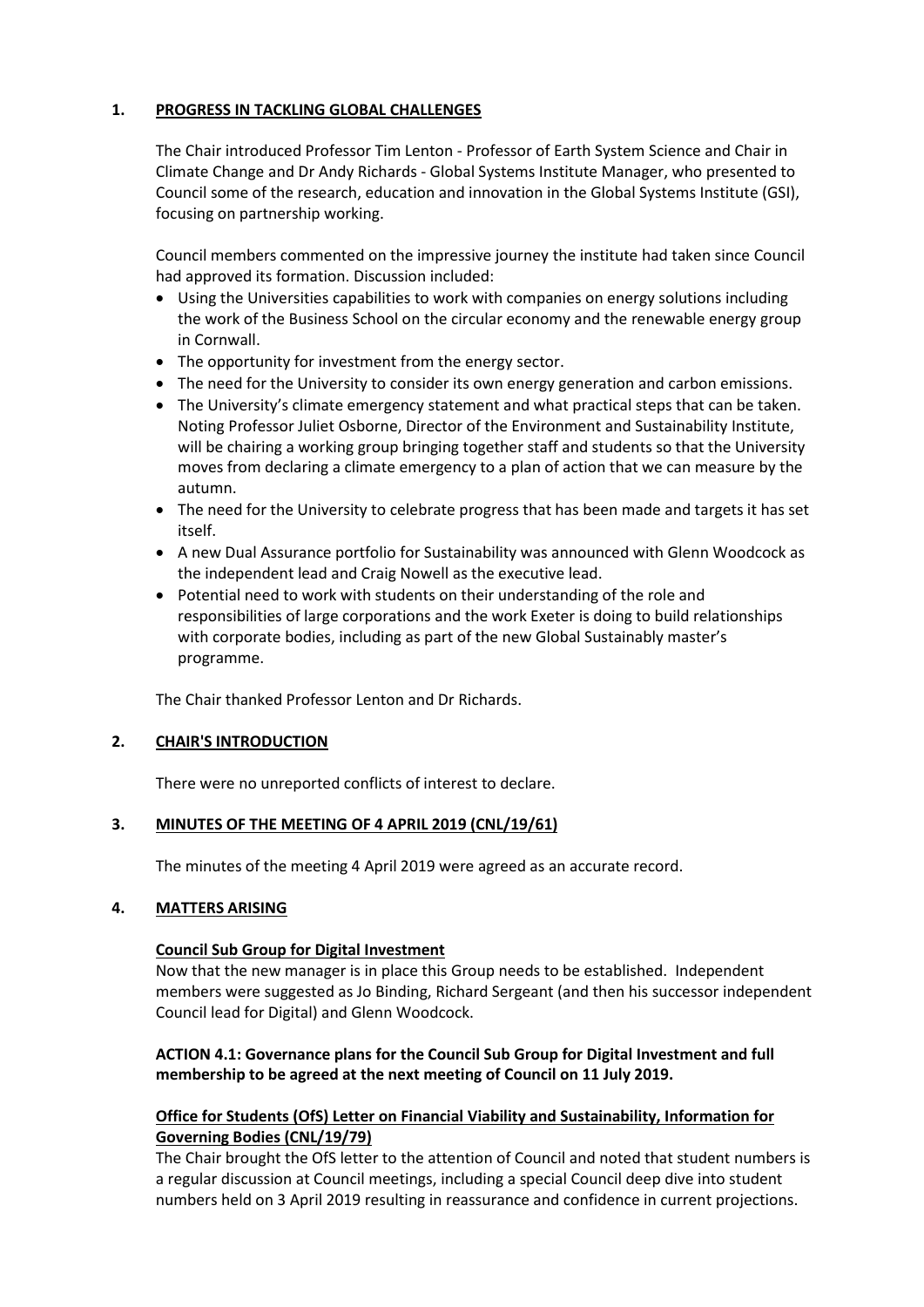Council did note the concerns of the OfS and is very aware of the issues and therefore is keeping the matter under consideration. However, with current levels and quality of applications, Exeter is not part of the sector where the risks are highest.

## **Access and Participation Five Year Strategy (CNL/19/80)**

With one recommended amendment Council **AUTHORISED** the document.

Council commended Nicola Sinclair, Head of Widening Participation, for her work developing the strategy.

#### **UUK Consultation on the Current 2018 USS Valuation (CNL/19/83)**

Council discussed the proposed response to UUK on the latest USS proposal. It was suggested that HEI governing bodies should have addressed this issue earlier and as a result there has been a failure of governance in the sector. Current proposals were considered a solution only in the short term and the underlying problem would remain.

The Chair noted that Exeter has supported the UUK position to close the scheme and put in place a good scheme that was also affordable for both staff and institutions. Exeter had also raised concerns with the Joint Evaluation Panel of affordability for some members of staff, who would be priced out of the pension scheme altogether. It was also noted that Exeter has two different pension schemes for staff and the issue of equity between the two needs to be considered.

## **REF 2021 Code of Practice**

It was noted that Sir John O'Reilly had formally approved the Code.

## **5. VICE-CHANCELLOR'S REPORT AND PERFORMANCE SUMMARY (CNL/19/62)**

The Vice-Chancellor presented his report to Council highlighting:

- The results of the Leiden league table.
- Exeter's world class research in areas such as diabetes and global systems and the role of professional services in enabling academic excellence.
- The Augar Post 18 Review.

Council discussed the potential implication of the pending Augar report.

## **6. REPORT FROM SENATE**

Anni Vanhatalo informed Council that there had been no Senate meeting since the last Council meeting. However, as part of this year's Senate enhancements there has been a programme of briefings/discussion meetings; since the last meeting of Council these have been:

- Digital Strategy
- Access and Participation Plan
- Ways of Working

It was also noted that Senate will be electing a new member to join the Council to replace Dave Hosken when his term ends this year. The election is open to all members of Senate and there has been two nominations.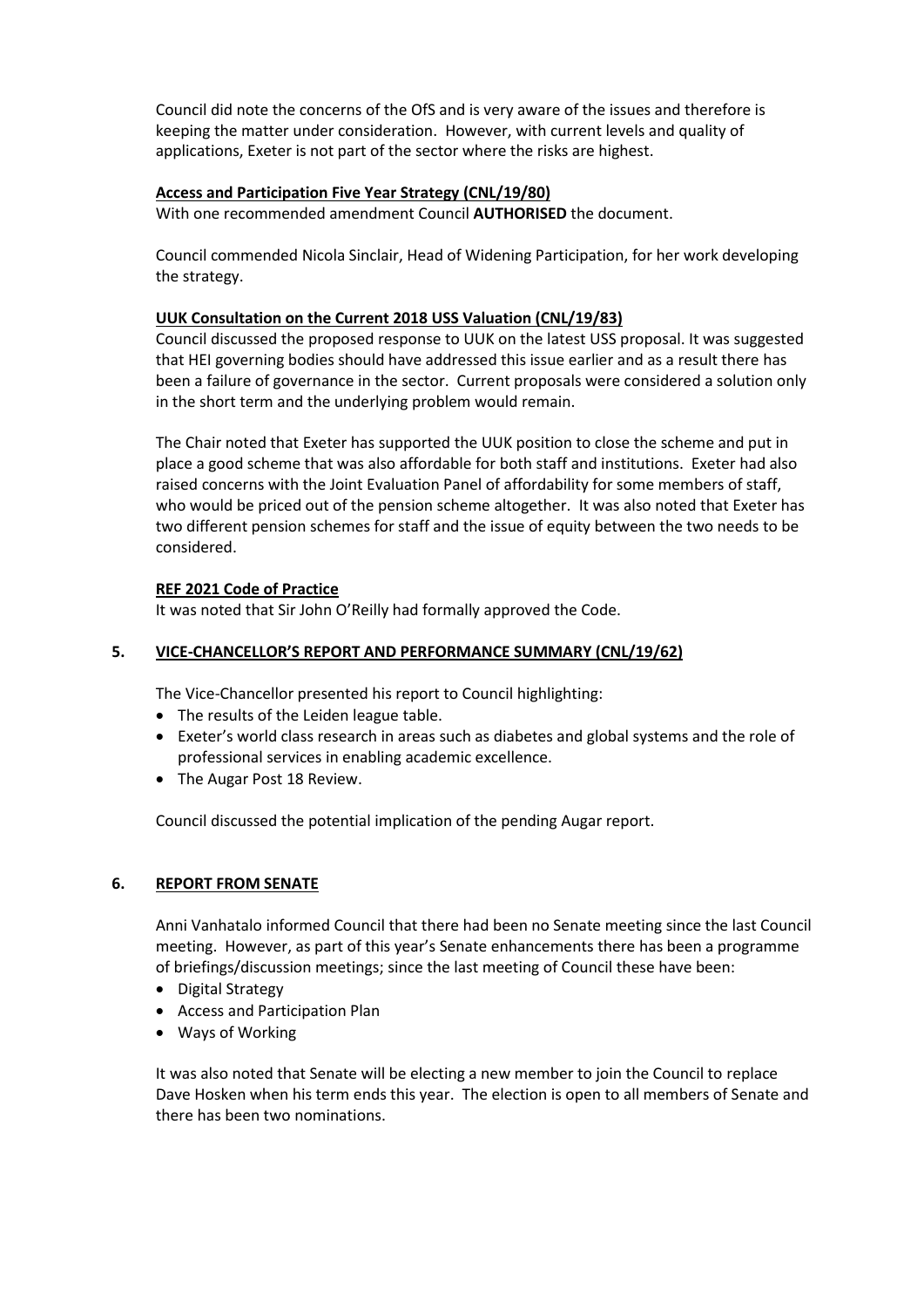## **7. DUAL ASSURANCE REPORT**

The Chair invited Dual Assurance leads to raise any issues they would like to bring to the attention of Council.

#### **8. REVIEW OF THE SPEAK OUT APPROACH AND GUARDIAN ROLES (CNL/19/63)**

The Registrar and Secretary introduced the independent review and recommendations. He noted that the Speak out Guardians were part of a package of measures under the Provost Commission, were based on best practice in the NHS and according to the review had been successfully implemented. The aim of the intervention is to help ease people's concern, act as a deterrent to poor behaviour and send a clear message on the institution's stance on this issue.

However, the review had identified some gaps due to the speed of implementation. Some of the challenges are:

- When a person is both a staff member and a student.
- There is not enough resource presently to provide for students.
- How Speak out Guardians work with HR and the student cases team; interacting with other University policies, needs to be fine-tuned.

Council members also raised the need:

- For more data on the activity.
- To clearly state the difference between Speak out Guardians and Dignity and Respect Advisors.
- Provide the same provision for students.
- To focus on accessibility and visibility of the Speak out Guardians and consider if both being the same gender and ethnicity makes the provision widely accessible.

Council welcomed the report and accepted the process is evolving. It was acknowledged that due to the hierarchical nature of the institution, the Speak out Guardians being selected from senior members of staff has enabled the process to work more effectively.

Council proposed that staff should have access to an Independent member of Council if they feel the Executive is not dealing with their case.

**ACTION 8.1: Executive to consider including in the Speak Out Guardian policy a recall to an independent member of Council and seek a volunteer for the role.**

#### **9. PROFESSIONAL SERVICES (PS) STRATEGY UPDATE (CNL/19/64)**

## **10. STRATEGIC FUTURES GROUP UPDATE (CNL/19/65)**

## **11. Third Financial Forecast 2018/19, Draft Budget 2019/20 and Later Year Financial Plans to 2023/24 (CNL/19/66)**

The Chief Financial Officer (CFO) introduced the financial forecast and draft budget 2019/20 noting that the budget and plans are still work in progress and Council will receive the final version at the meeting in July 2019.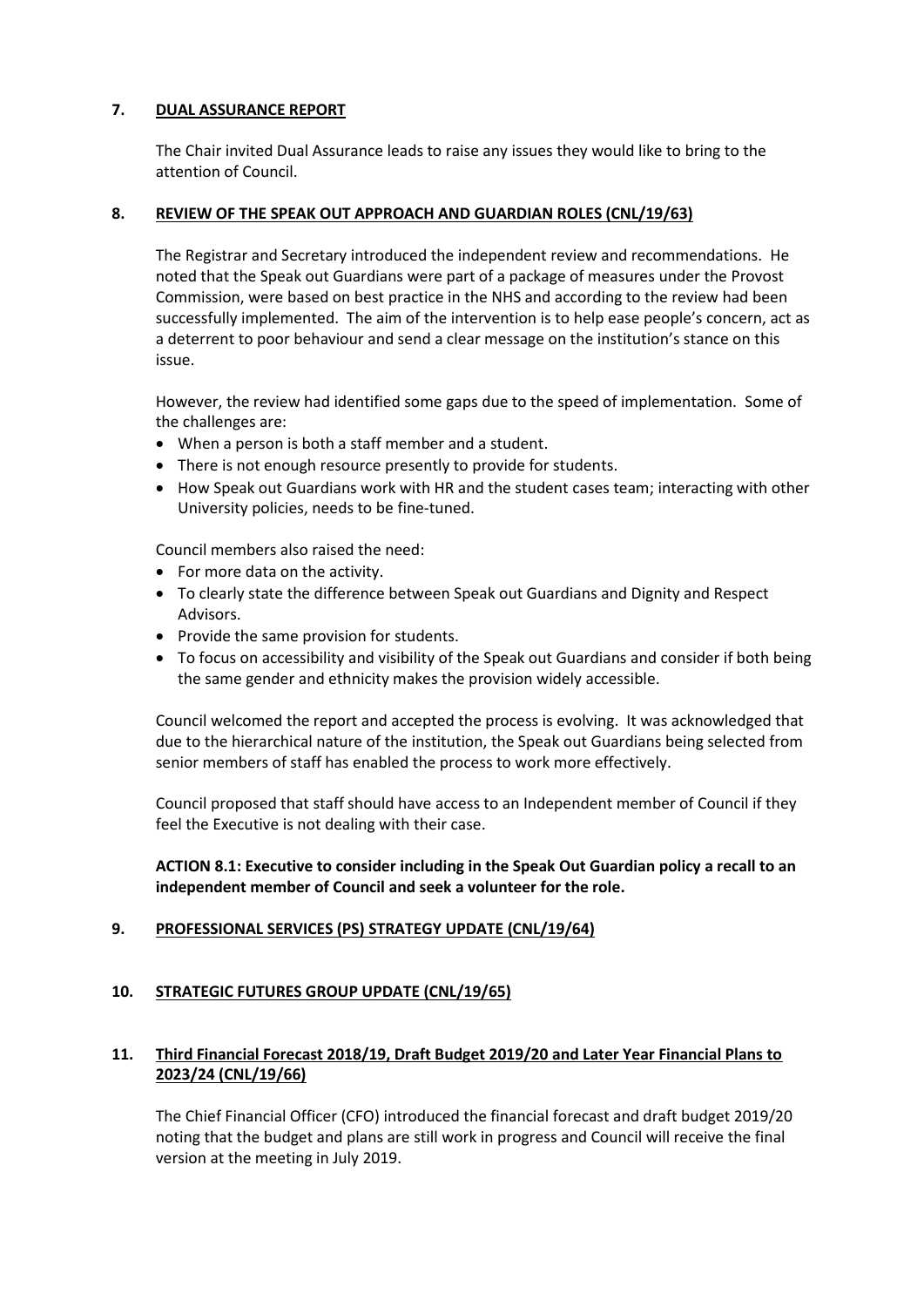## **12. FUNDING PROPOSAL: FULL BUSINESS CASE: RESEARCH DATA STORAGE (CNL/19/67)**

In attendance: Alan Hill, Chief Information and Digital Officer

The Chief Information and Digital Officer informed Council that the proposed data storage would significantly increase capacity across Streatham and St Luke's. He outlined the consultation process and governance the proposal had gone through. Richard Sargeant, Dual Assurance lead for Information Technology, supported the proposal.

Council **APPROVED** total project costs.

# **13. FUNDING PROPOSAL: FULL BUSINESS CASE: HARRISON NORTH BLOCK (CNL/19/68)**

In attendance: Hugh McCann, Director of Estate Services and Mark John, Project Manager

The Director of Estate Services outlined the plans which include the removal of asbestos and enhancing the academic and teaching facility and support engineering. The proposal was supported by Sarah Buck, Dual Assurance lead for Estates and Sustainability.

Council **APPROVED** total project cost.

## **14. FUNDING PROPOSAL: DRAWDOWN: EDTECH (CNL/19/69)**

In attendance: Rick Walker, Strategic Development Unit Programme Manager

The Deputy Vice-chancellor (Education) informed Council that these funds are to support the programme development team with the aim of improving student experience. The Programme Board have this element as part of their key priorities.

Council **APPROVED** the drawdown of capital funding included within the approved EdTech Exeter capital envelope.

## **15. CAPITAL STRATEGY**

#### **16. V-SIM BUILDING**

The Chair reminded Council of progress with this project:

- 22 February 2018 Council approved the option of entering a development/lease agreement with Exeter Science Park Ltd (ESPL) for a building at the Exeter Science Park to house the Vibration Simulator.
- 18 October 2018 Council were informed that the terms offered to the University had changed. Council took the decision that an alternative strategy of funding the building directly and entering a long lease for the land only would be a significantly better decision to deliver an unchanged strategy.
- Since then CIG have met and agreed ground lease and build costs. Sarah Buck, Pro-Chancellor, has approved each step on behalf of Council so that funds could be released.

## **17. STRATEGY DISCUSSION**

Supported by key data sets, Council and VCEG held an open discussion on:

- Size and shape
- Value for money for students
- Buildings and use of space
- Brand
- Staff engagement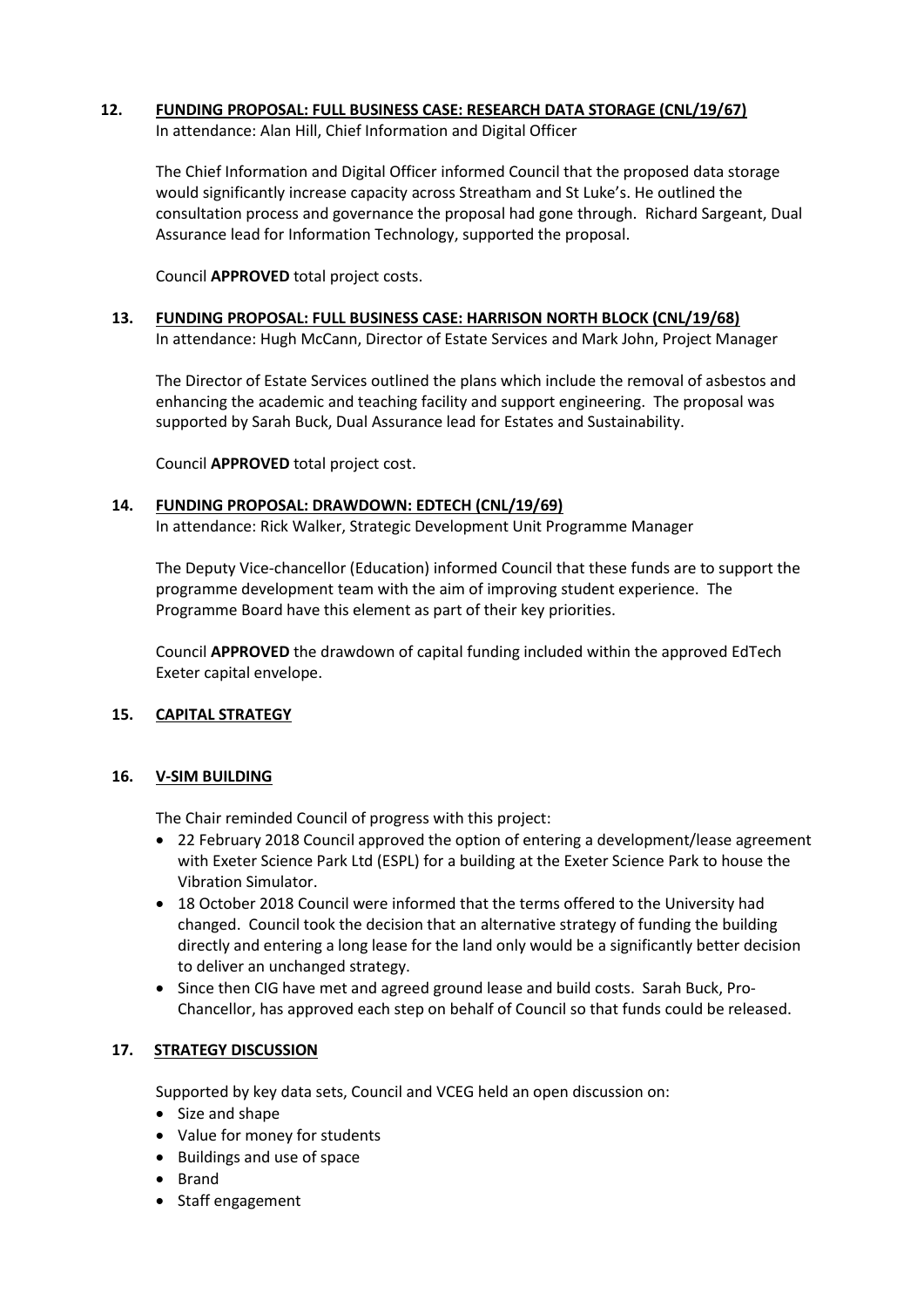• Diversity

#### **18. ADOPTION OF THE IHRA WORKING DEFINATION OF ANTISEMITISM**

Council adopted the IHRA working definition of anti-Semitism.

Council noted that adoption of the definition does not preclude criticism of the state of Israel and that the guidance clearly states that 'criticism of Israel similar to that levelled against any other country cannot be regarded as anti-Semitic'.

## **19. MATTERS BROUGHT FORWARD FROM PART II**

## Council **APPROVED:**

- Bill Douglas Museum Annual Report 2017-18 **(CNL/19/71)**
- Exeter University Foundation Annual Report and Financial Statements 2017/18 **(CNL/19/72)**
- Affixing the Seal **(CNL/19/74)**
- Access and Participation Five Year Strategy **(CNL/19/80)**

#### **20. CHAIR'S CLOSING REMARKS**

The following papers were noted:

- Admission Report **(CNL/19/73)**
- Capital Investment Group: March 2019 **(CNL/19/75)** and April 2019 **(CNL/19/76)**
- University Terms and Academic Calendar 2019-20 **(CNL/19/77)**
- Office for Students: Prevent Monitoring ADR and Risk Assessment **(CNL/19/78)**
- SDU Portfolio Update **(CNL/19/84)**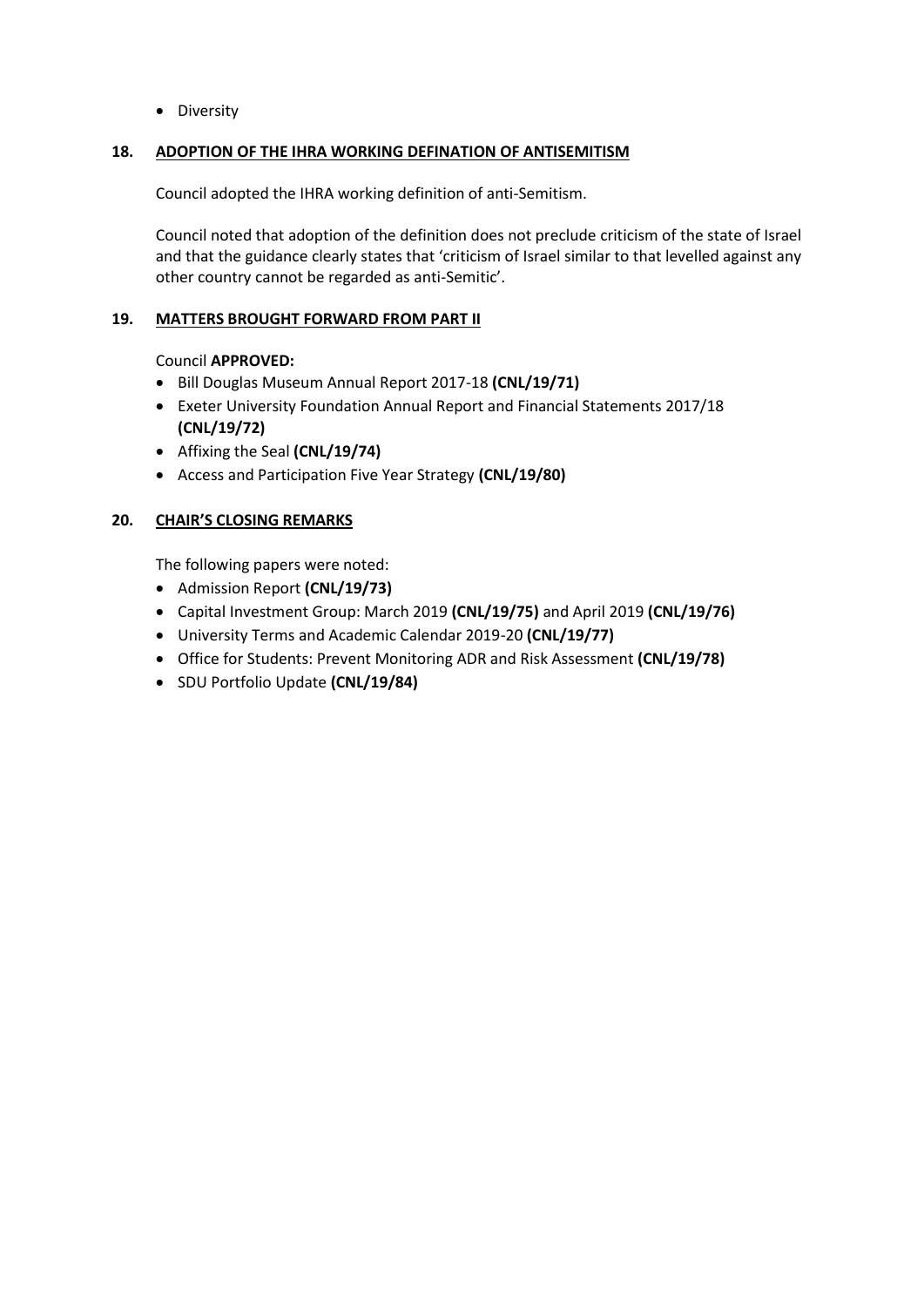# COUNCIL & COMMITTEES REGISTER OF INTERESTS 2018/19

# Members

| Sarah Turvill             | Willis Towers Watson (Director of UK Subsidiary; Pensioner);<br>Yarmouth (IOW) Harbour (Commissioner); Grays Inn<br>(Bencher)                                                                                                                                                                                                |
|---------------------------|------------------------------------------------------------------------------------------------------------------------------------------------------------------------------------------------------------------------------------------------------------------------------------------------------------------------------|
| Sarah Buck                | BSW Consulting (Consultant); Institution of Structural<br>Engineers (Ethics Committee); Joint Board of Moderators<br>(Board Member)                                                                                                                                                                                          |
| <b>Richard Atkins</b>     | Department for Education (Engaged as FE Commissioner)                                                                                                                                                                                                                                                                        |
| Professor Sir Steve Smith | UUK (Board Member); Russell Group (Board Member); UCAS<br>(Chair of Board); LEP (Board Member); Employers Education<br>Trust (Board Member)                                                                                                                                                                                  |
| Professor Janice Kay      | Royal Devon & Exeter NHS Foundation Trust (Non-Executive<br>Director); Advance HE (Board Member); Office for Students<br>(Deputy Chair Teaching Excellence Framework); Office for<br>Students (Chair - Teaching Excellence Framework (Subject<br>Level Pilot)); Office for Students (Learning Gain Steering<br>Group Member) |
| Professor Mark Goodwin    | Cornwall and Isles of Scilly LEP (Board Member); Northcott<br>Theatre (Trustee); Exeter College (Governor); St Luke's<br><b>Foundation (Trustee)</b>                                                                                                                                                                         |
| Jo Binding                | National Union of Students (Trustee); The Student View (Chair<br>of Trustees)                                                                                                                                                                                                                                                |
| Gerry Brown               | NovaQuest Capital (Director)                                                                                                                                                                                                                                                                                                 |
| Graham Cole               | Advisory Board to Bath University Business School (voluntary,<br>2 meetings per year)                                                                                                                                                                                                                                        |
| Kiron Farooki             | None                                                                                                                                                                                                                                                                                                                         |
| <b>Grace Frain</b>        | None                                                                                                                                                                                                                                                                                                                         |
| Judy Hargadon             | Restorative Solutions (non-Executive Director); Harkness<br>Fellows Association (Trustee)                                                                                                                                                                                                                                    |
| Professor Dave Hosken     | FX+ (Board Member); CSM Trust (Board Member); Falmouth<br>MCT (Board Member)                                                                                                                                                                                                                                                 |
| Salam Katbi               | Department for Education (South West Regional Co-ordinator<br>for Prevent)                                                                                                                                                                                                                                                   |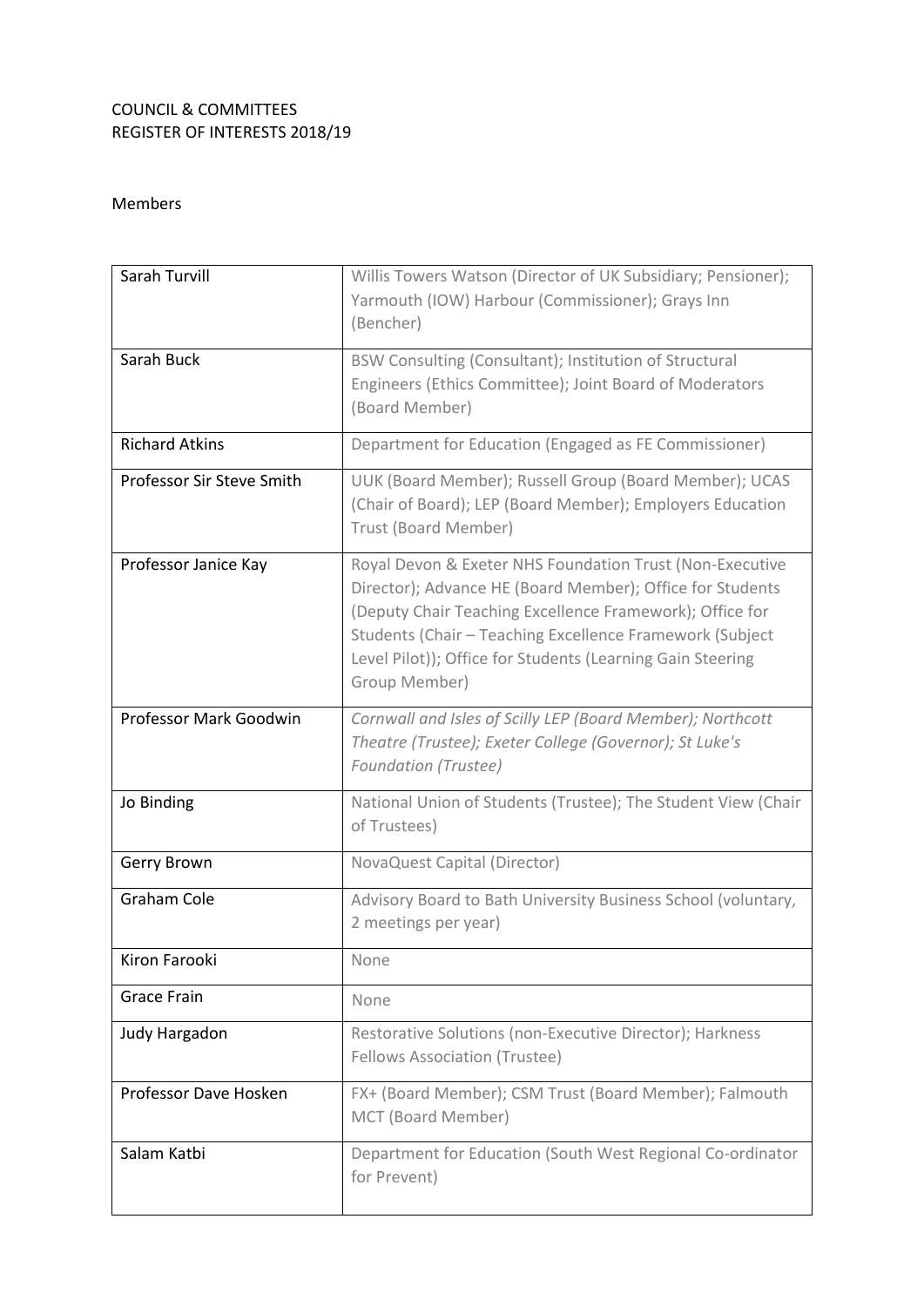| Professor Caroline MacEwen | Academy of Medical Royal Colleges (Chair); Tayside Health Board<br>(Consultant Ophthalmologist); Scottish Government/CMO<br>(Clinical Lead); NHS Education for Scotland (Associate<br>Postgraduate Dean); NHS Improvement (Clinical Lead GIRFT<br>Programme); Moorlands Eye Charity (Trustee)                                                                                                                                                                                                                                                                                                                                                                                                                                                                                                                          |
|----------------------------|------------------------------------------------------------------------------------------------------------------------------------------------------------------------------------------------------------------------------------------------------------------------------------------------------------------------------------------------------------------------------------------------------------------------------------------------------------------------------------------------------------------------------------------------------------------------------------------------------------------------------------------------------------------------------------------------------------------------------------------------------------------------------------------------------------------------|
| Sir John O'Reilly          | A*STAR (Board Member and Chairman of the Science and<br>Engineering Research Council; Ministry of Education,<br>Singapore (Panel Member, Quality Assurance for Universities;<br>ERA Foundation Ltd (Chairman); University of Huddersfield<br>(wef 010918 - Royal Academy of Engineering Industrial<br>Visiting Professor); Royal Commission for the Exhibition of<br>1851 (Board Member); UCL (Visiting Professor); Royal<br>Academy of Engineering (Member, Enterprise Committee &<br>Selection Committee for Enterprise Fellowships); Institution of<br>Engineering and Technology (Chair, Search/Selection<br>Committee, A F Harvey Engineering Research Prize); Koerber<br>Stiftung (Chair, Search Committee, European Science Prize);<br>Carnegie-Mellon/Portugal Programme (Chair, External Review<br>Committee) |
| <b>Alison Reed</b>         | British Airways plc (Non-Executive Director); NewDay Ltd<br>(Non-Executive Director); CGI Group Inc (non-Executive<br>Director)                                                                                                                                                                                                                                                                                                                                                                                                                                                                                                                                                                                                                                                                                        |
| Izi Robe                   | Falmouth and Exeter Students' Union (Trustee)                                                                                                                                                                                                                                                                                                                                                                                                                                                                                                                                                                                                                                                                                                                                                                          |
| <b>Alison Rose</b>         | None                                                                                                                                                                                                                                                                                                                                                                                                                                                                                                                                                                                                                                                                                                                                                                                                                   |
| Professor Wendy Robinson   | University College Dublin (External Examiner 2017-2020)                                                                                                                                                                                                                                                                                                                                                                                                                                                                                                                                                                                                                                                                                                                                                                |
| <b>Richard Sargeant</b>    | ASI Data Science (Employer)                                                                                                                                                                                                                                                                                                                                                                                                                                                                                                                                                                                                                                                                                                                                                                                            |
| Anni Vanhatalo             | None                                                                                                                                                                                                                                                                                                                                                                                                                                                                                                                                                                                                                                                                                                                                                                                                                   |
| Glenn Woodcock             | Centre for Science and Policy, University of Cambridge (Policy<br>Fellow Alum); City Science Corporation Limited (Chairman and<br>Shareholder); Cloudsoft Corporation Limited (Shareholder);<br>Exeter City Futures Community Interest Company (CEO and<br>Founder); Exeter College (Governor); Global City Futures<br>Limited (Director); Grenadier Paternoster Limited (Director);<br>Low Carbon Limited (Director); Low Carbon Foundation<br>(Director); Low Carbon Oxygen Limited (Director); Oxygen<br>House Limited (Director); Oxygen House Group Limited<br>(Director); Queen's Drive Exmouth Community Interest<br>(Director); Royal Society for the encouragement of Arts,<br>Manufacturers and Commerce (RSA) (Fellow); Sparx Limited<br>(Director)                                                         |